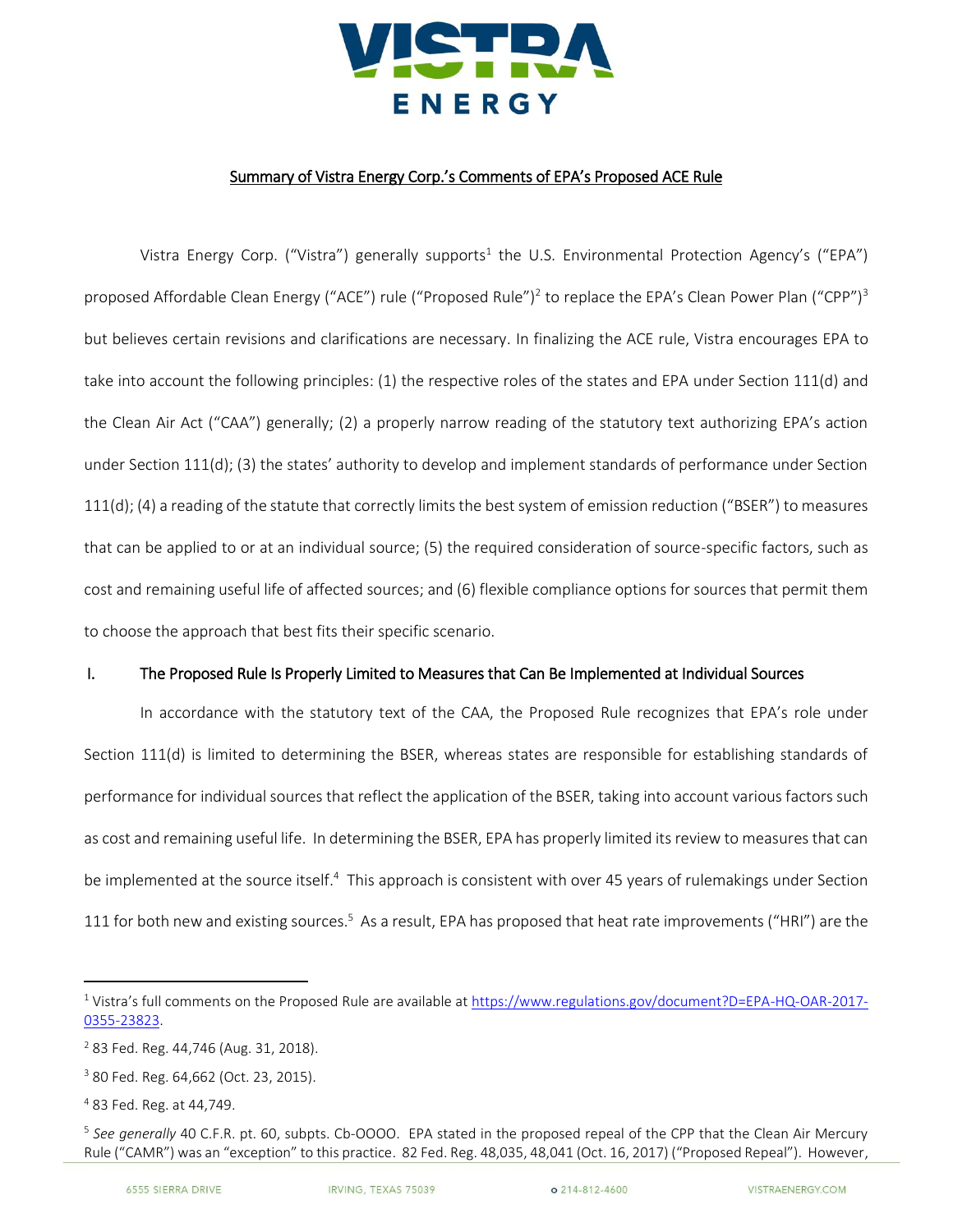BSER for coal-fueled electric generating units ("EGUs"), and Vistra supports that determination. However, EPA's determination of the BSER was focused on HRIs at existing *coal-fueled* EGUs,<sup>6</sup> and it has not properly identified a BSER for natural gas-fueled EGUs. Therefore, natural gas-fueled EGUs should be excluded from the final ACE rule.

## II. States Must Have Maximum Flexibility in Establishing, Implementing, and Enforcing Standards of Performance

Although Vistra supports EPA's determination that HRIs are the BSER for coal-fueled EGUs, the states must account for source-specific factors and limitations when establishing standards of performance. Looking to EPA's determination of BSER, states are to establish standards of performance that reflect the BSER for each individual unit, taking into account, "among other factors, the remaining useful life of the existing source to which such standard applies."<sup>7</sup> Therefore, as EPA has proposed, this must be a source-specific determination. This is especially important here, where many variables can impact a source's heat rate, and there are significant variations across the existing fleet of coal-fueled sources and even at a single source over time. Accordingly, Vistra encourages states to take into account a source's remaining useful life, cost considerations, physical limitations of the source, fluctuations in performance depending on load, and potential reliability issues when establishing source-specific standards of performance.

Recognizing this variability, EPA's emission guidelines should make clear that not every affected unit will be able to achieve reductions through the specific HRI measures identified by EPA,<sup>8</sup> and the reductions achievable by a given measure will vary significantly between units and even the reductions achievable at a particular unit can be impacted by changes in the unit's operating profile, type of fuel, implementation of additional environmental controls, and degradation of equipment and timing of maintenance. Given the source-specific nature of Section

l

the Proposed Repeal also acknowledged that CAMR was "ultimately predicated on measures taken at the level of individual sources," *id*. at 48,041 n.14, and that rule simply allowed sources to trade emission allowances as a means of compliance, which is consistent with Section 111.

<sup>6</sup> 83 Fed. Reg. at 44,760.

 $77$  42 U.S.C. § 7411(d)(1).

<sup>&</sup>lt;sup>8</sup> 83 Fed. Reg. at 44,756-57 ("The technologies and operating and maintenance practices ... may not be available or appropriate for all types of EGUs . . . .").